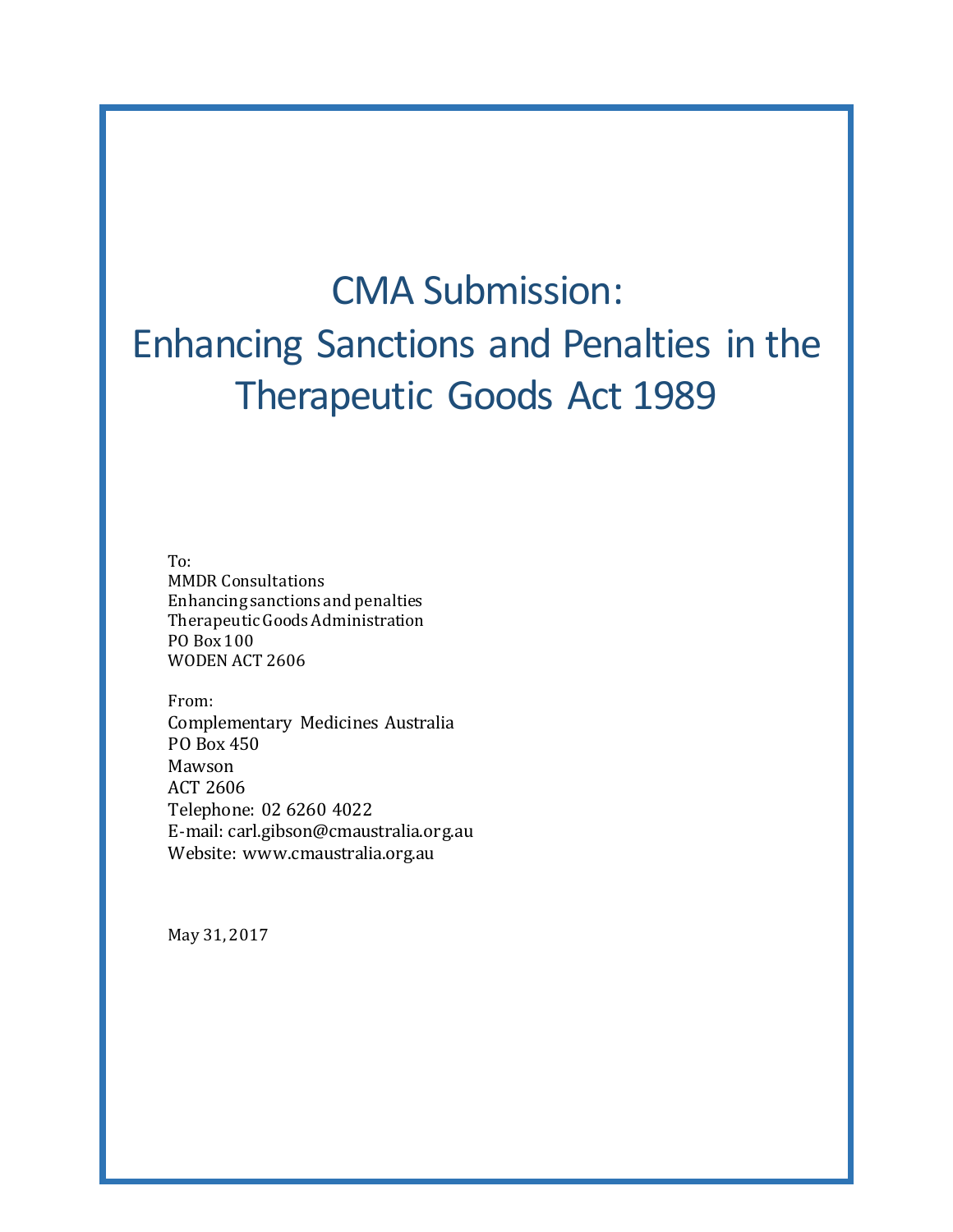# Contents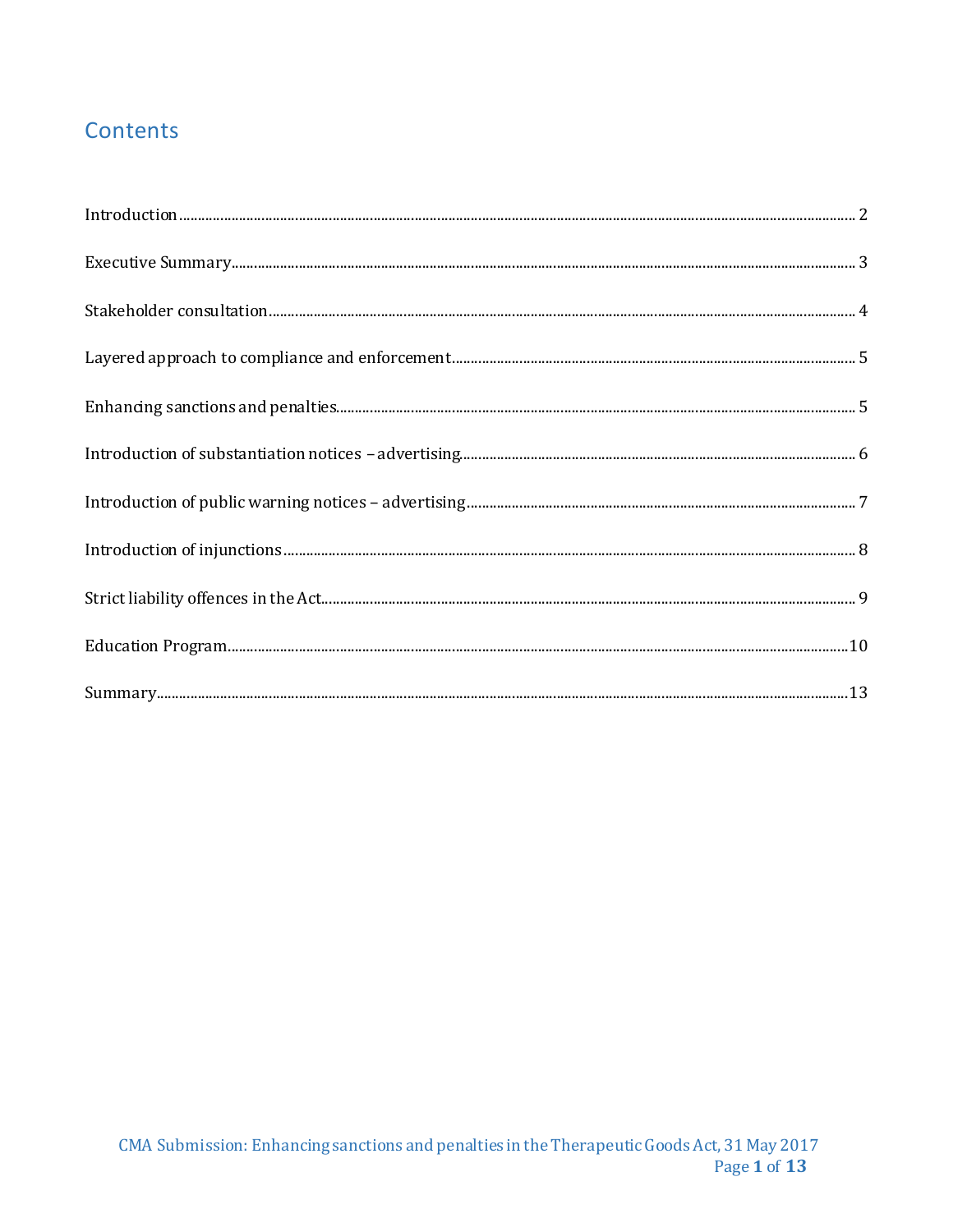#### <span id="page-2-0"></span>**Introduction**

Complementary Medicines Australia (CMA) appreciates the opportunity to provide feedback on the Department of Health's Therapeutic Goods Administration (TGA) consultation paper "Enhancing Sanctions and Penalties in the *Therapeutic Goods Act 1989*", dated May 2017.

On 8 April 2015, CMA made a comprehensive submission to the Expert Panel Review of Medicines and Medical Devices Regulation, announced by the then Minister for Health, the Hon Peter Dutton MP and the Assistant Minister for Health, Senator the Hon Fiona Nash and chaired by Emeritus Professor Lloyd Sansom AO. The CMA submission addressed the Stage Two Report on the regulatory frameworks for complementary medicines and advertising of therapeutic goods (recommendations 33 to 58).On the 15 September 2016, following consultation with industry, consumers and healthcare professionals, the Government provided its response, which largely accepted the Medicines and Medical Devices Regulation (MMDR) suit of recommendations.

The acceptance of recommendations twenty-eight and fifty-sevenrelate to enhancing sanctions and penalties in the *Therapeutic Goods Act 1989*. Specifically, the approval of recommendation fiftyseven approves that the Australian Government give consideration to whether the current range of investigation and enforcement powers should be broadened.

CMA supports the main themes of the MMDR; that is to identify ways to improve access to therapeutic goods for consumers and ensure that the regulatory settings are appropriately aligned to risk and remove unnecessary regulatory and administrative burden, whilst maintaining the safety of therapeutic goods in Australia. The Act can be amended to better reflect public health and consumer protection outcomes thatit is designed to achieve.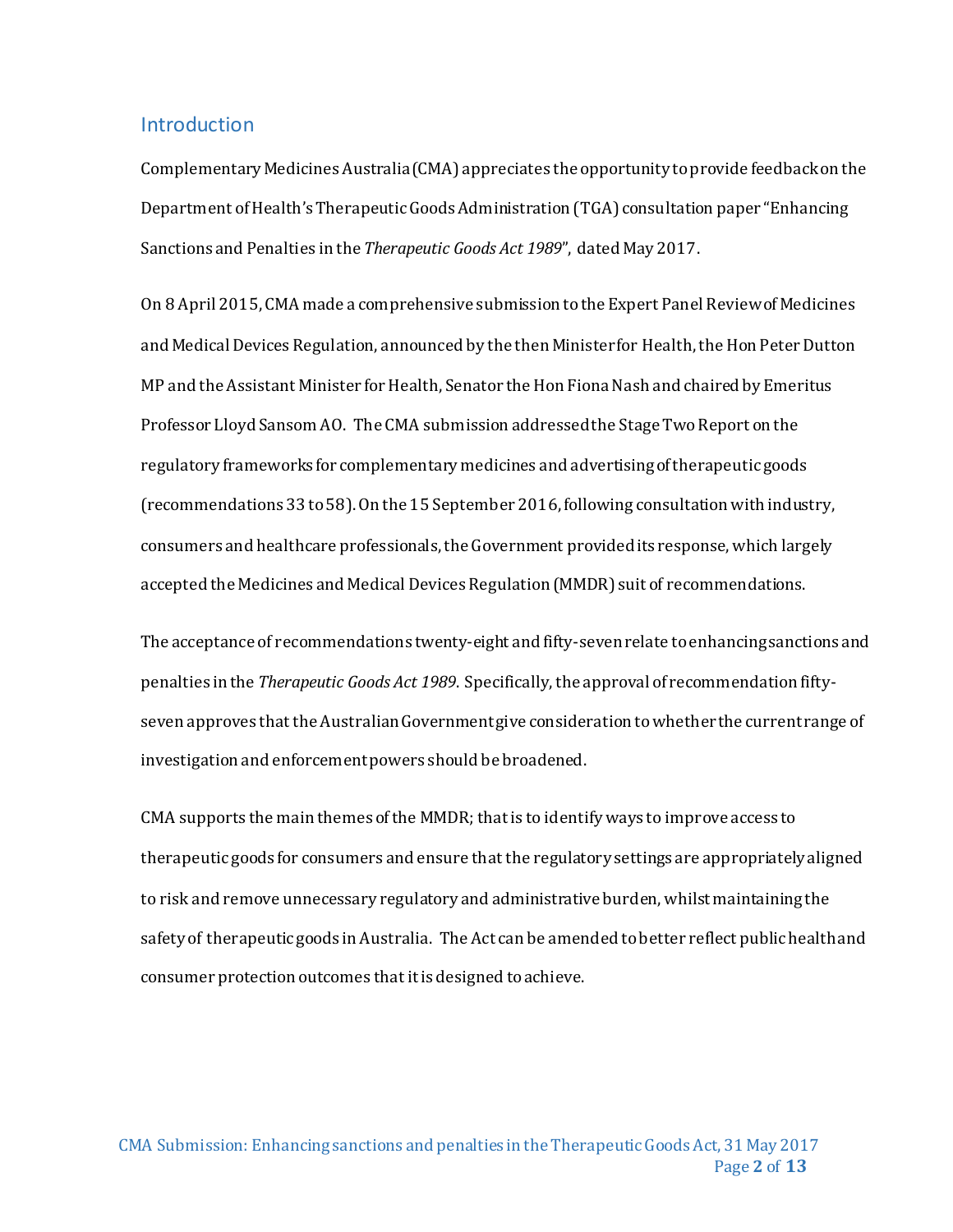#### <span id="page-3-0"></span>Executive Summary

Increasing consumer demand for complementary medicines has resulted in the industry becoming a significant pillar in preventative healthcare, one that will continue to generate an evidence base on which polices can be developed to improve health and strengthenAustralia's economic fabric.

Over the last few decades the Australian complementary medicines sector has evolved into a major world class industry supporting domestic jobs, research, manufacturing and exports. Whilst manufacturing is essential to a diverse and resilient economy, and offers a disproportionally large contribution to exports and research, it is well recognised that Australia is a high-cost place to do business.

The implementation of the Medicines and Medical Devices Regulation (MMDR) recommendations fifty-five, fifty-seven and fifty-eight go hand in hand in changing the entire process of vetting and pre-approval of advertising on a basis of increased penalties and sanctions for compliance that will be underpinned by a sponsor education program.

The removal of pre -approval requirements will help reduce unnecessary complexity for sponsors and advertisers, and is consistent with the Government's commitment to minimising unnecessary regulatory burden.

The broadening of enforcement powers will benefit consumers by appropriate compliance with advertising regulatory requirements and deter inappropriate and misleading advertising of products.

Importantly, the development of a sponsor education program will assist sponsors and advertisers in understanding their obligations and will be particularly vital once the reforms to the advertising regulatory framework are in place.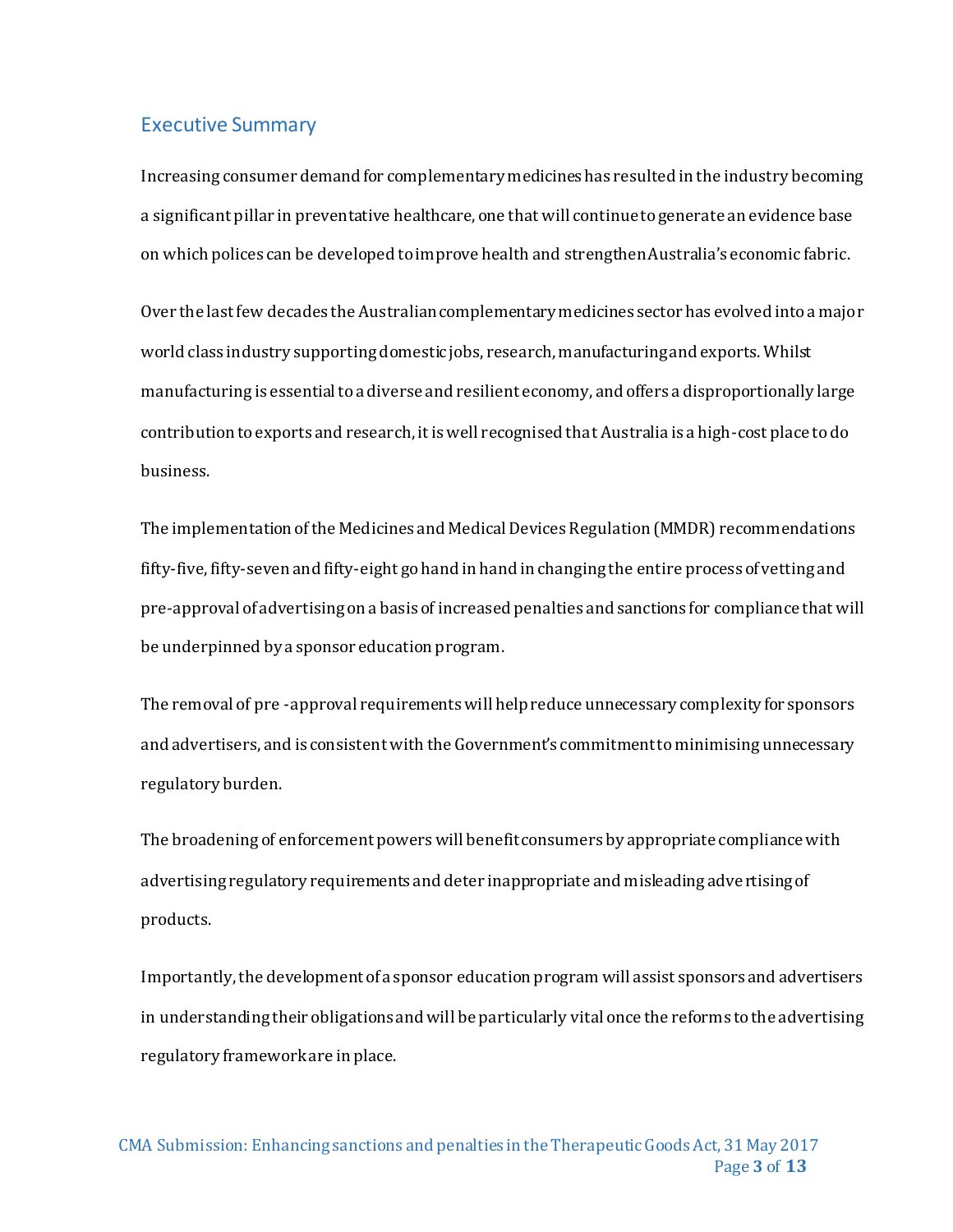#### <span id="page-4-0"></span>Stakeholder consultation

As part of stakeholder consultation, CMA provided a submission on the regulatory frameworks for [advertising therapeutic goods](https://www.tga.gov.au/consultation/consultation-regulatory-framework-advertising-therapeutic-goods-november-2016), which closed on the 21 December 2016.

The CMA submission highlighted that both consumers and industry desire advertising that provides accurate and adequate information about complementary medicines. The advertising framework under which complementary medicines are regulated ought to reflect the lower risk profile of these products, and deliver a streamlined system that is easy to navigate for both business and consumers.

CMA supported the removal of the current mandatory pre-approval requirements for several reasons, including reducing unnecessary complexity for sponsors and advertisers and to minimise excessive regulatory and financial burden upon businesses.

CMA acknowledges that recommendations fifty-seven (enforcement powers) and fifty-eight (sponsor education) are critical for managing potential concerns of the reforms and is of the firm belief that the implementation of these recommendations will ensure responsible advertising of complementary medicines. The vast majority of the complementary medicines industry appreciate the importance of responsible advertising of therapeutic products. The complementary medicines industry strongly supported the retention of a therapeutic goods advertising code, the ability for the regulator to take swift action against blatant major non-compliance and repeat offenders, and a strong educational component within the advertising framework.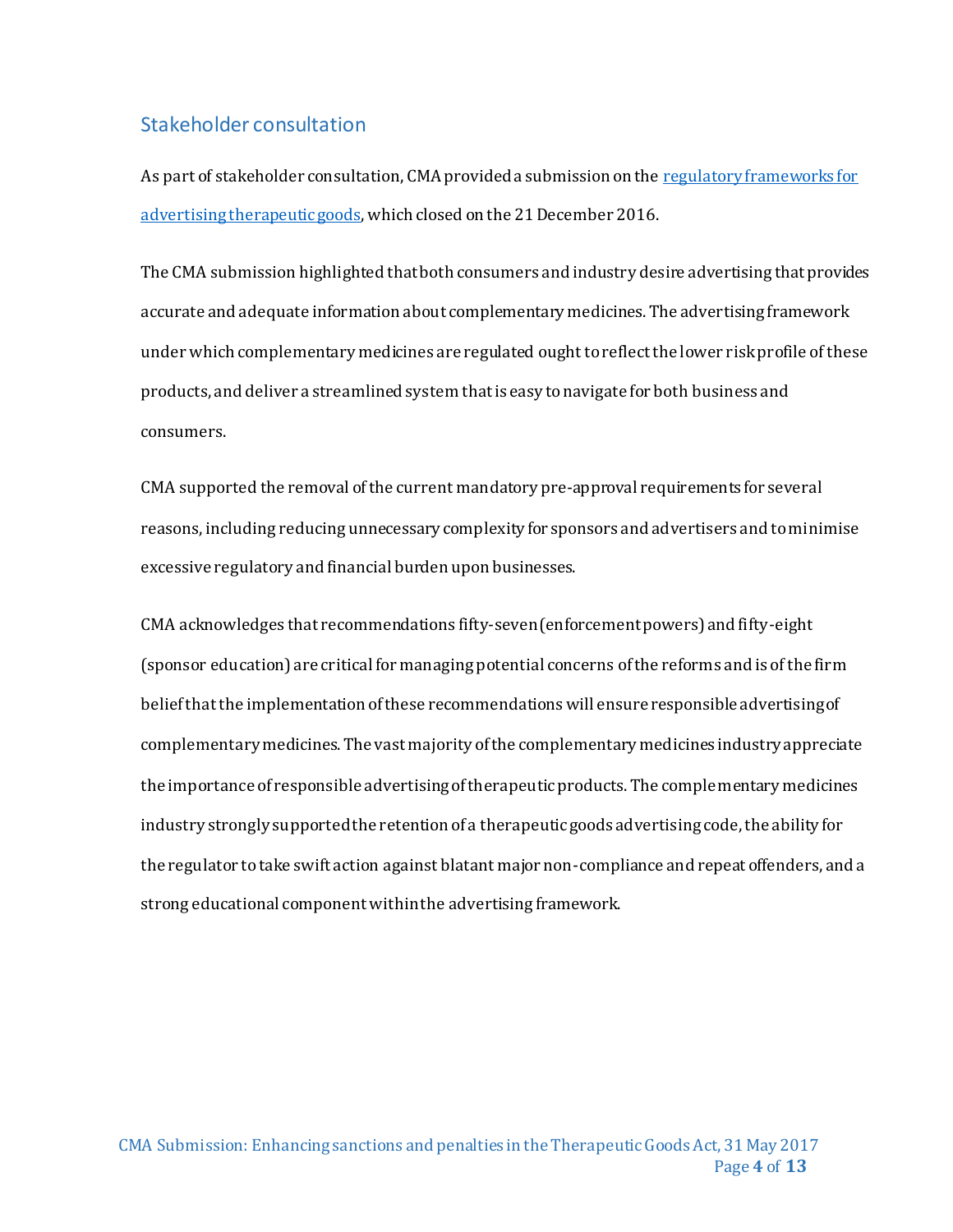#### <span id="page-5-0"></span>Layered approach to compliance and enforcement

It is important that the proposed amendments to the Act provides for an effective layered approach to compliance and enforcement. Vitally, the main objective should be to ensure regulatory actions are proportionate with the risk that the therapeutic goods pose.

#### <span id="page-5-1"></span>Enhancing sanctions and penalties

*Recommendation 57 - The Government accepts the need for stronger compliance powers against misleading advertising, noting that broadening enforcement powers will benefit consumers by ensuring appropriate compliance with regulatory requirements and deter inappropriate and misleading advertising of therapeutic goods.*

The vast majority of industry seeks to comply with the regulations. Acknowledging that listed medicines pose a lower risk profile, the new regulatory framework should be effective in allowing for a scale of mechanisms to support compliance that reflect the severity of a breach, while also providing the regulator with the ability to swiftly and effectively deal with those who severely flout the rules or repeatedly fail to comply.

CMA supports that a gradation of sanctions and penalties for each prohibited action should be provided to effectively manage the level of risk for each offense. As part of the gradation approach, there may be a role for the proposed third party providers for advertising copy advice. For example, in the event that a breach is not a major breach, the TGA could direct an offending company to have their advertisements pre-approved by the third party provider for a specified period of time, or that an individual from the company must undergo compulsory advertising training. This coupled with enhancements and increases in post market monitoring activates and compliance reviews for complementary medicines, sets the stage for an effective deterrent regime.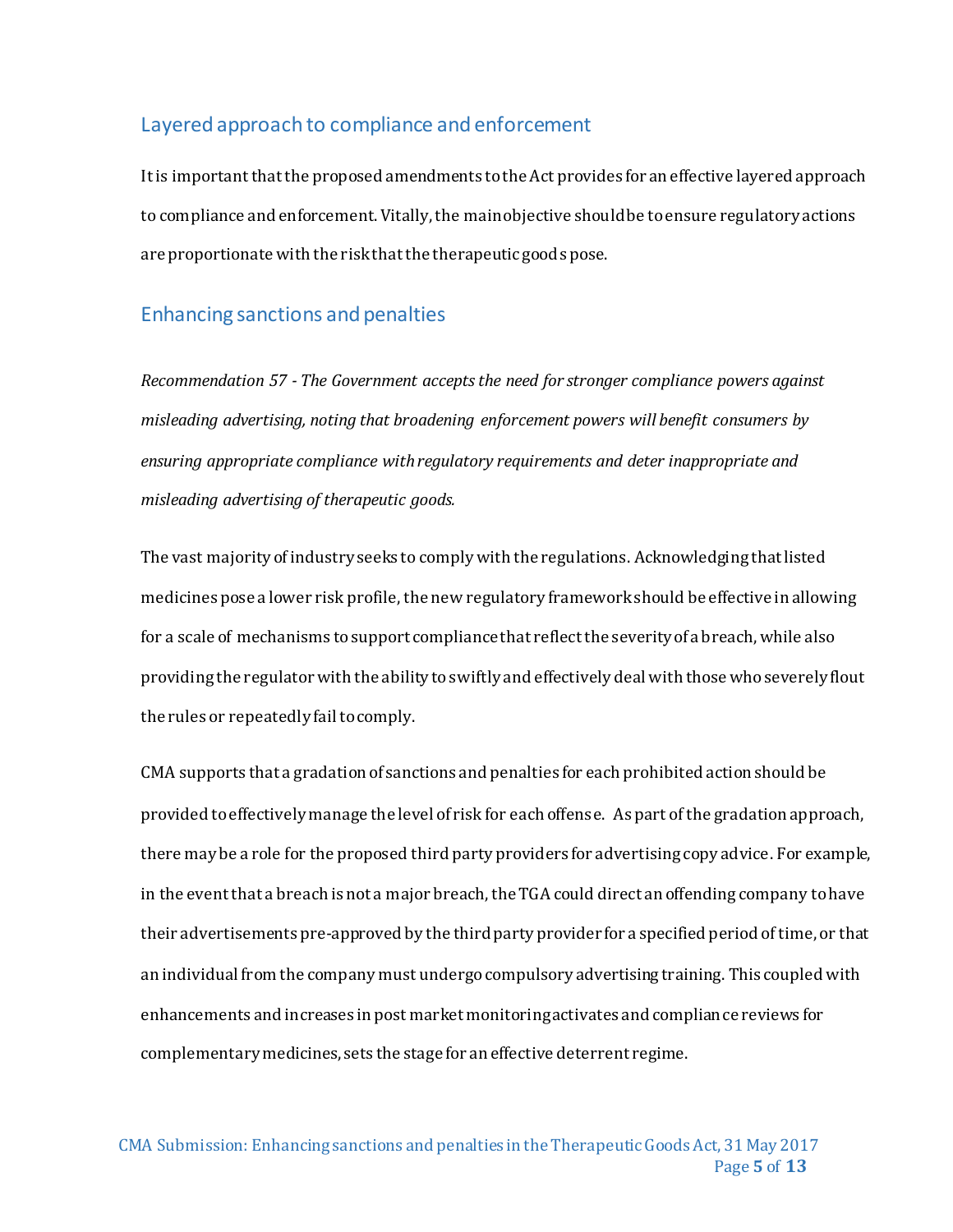# <span id="page-6-0"></span>Introduction of substantiation notices – advertising

The Government accepted the Expert Panel's recommendation that consideration be given to broadening the current range of enforcement and investigation powers. Consistent with the 2016 consultation, it was proposed that the Act be amended to allow the regulator to issue substantiation notices requiring a person to give information and or produce documentation that could substantiate or support a claim or representation made by the person in an advertisement of a therapeutic good.

The regulator proposes that the substantiation notices be similar to those used by the Australian Competition and Consumer Commission (ACCC). Consistent with this, a person served with a notice would be required to comply with the notice within 21 days; the person would not be required to prove that a claim or representation is true or not misleading; rather it would be used as a preliminary investigative tool that would be used to determine whether further investigation was warranted.

If a person does not respond to the substantiation notice or fails to do so within the compliance period, or provides false or misleading information or documents in response to the notice, the amendments proposes various actions being available, including:

- commence criminal proceedings;
- commencing litigation; and
- issuing infringement notices as an alternative to formal court action.

Significant penalties for non-compliance and/or the provision of misleading information are also proposed, ranging from 12 penalty units to 250 penalty units.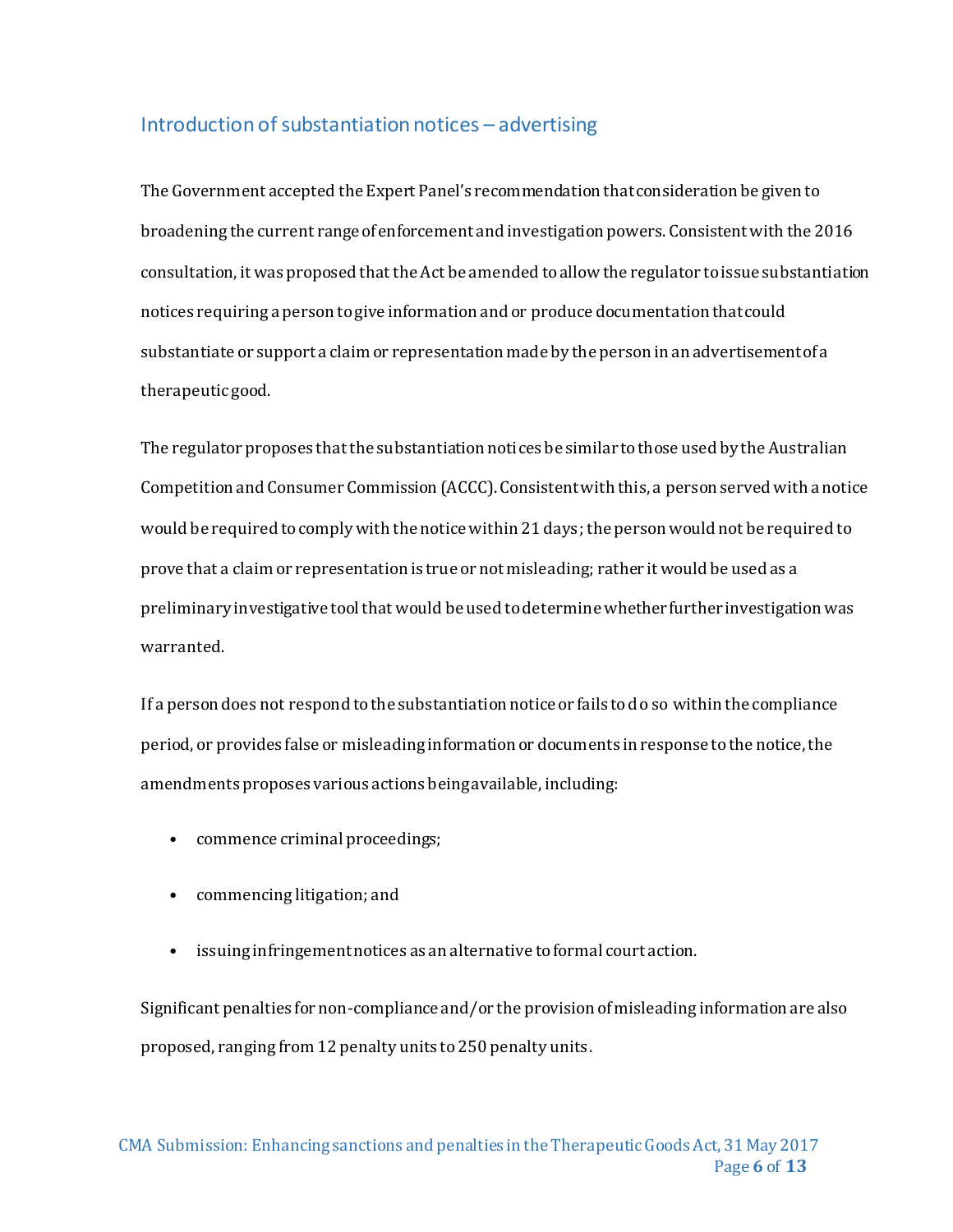CMA requests that additional information be provided in relation to the detailed circumstances in which the regulator would issue substantiation notices and provide examples of such circumstances.

CMA also proposes that, consistent with the ACCC 21 day time frame, the period in which to provide documentation allows for circumstances where an extension can be granted. CMA believes that a legitimate attempt to provide information which could (rather than would) substantiate a claim would be adequate to comply with a notice.

# <span id="page-7-0"></span>Introduction of public warning notices – advertising

Consistent with the 2016 consultation, it was proposed that the Act be amended to allow the regulator to issue public warning notices similar to the ACCC. It is proposed that the Act be amended to allow the issue of a public warning notice where the regulator:

- has reasonable grounds to suspect that an advertisement for therapeutic goods may constitute a contravention of a provision in the Act;
- are satisfied that one or more other persons may have suffered, or is likely to suffer, detriment as a result of the advertisement; and
- are satisfied that it is in the public interest to do so.

CMA agrees that the key consideration in the issuing of a public notice would be whether there is an **imminent** need to inform consumers.

CMA requests further information about how the regulator intends to set up its public warning notice register and the extent of the detail of information that would be provided to the public in such notices.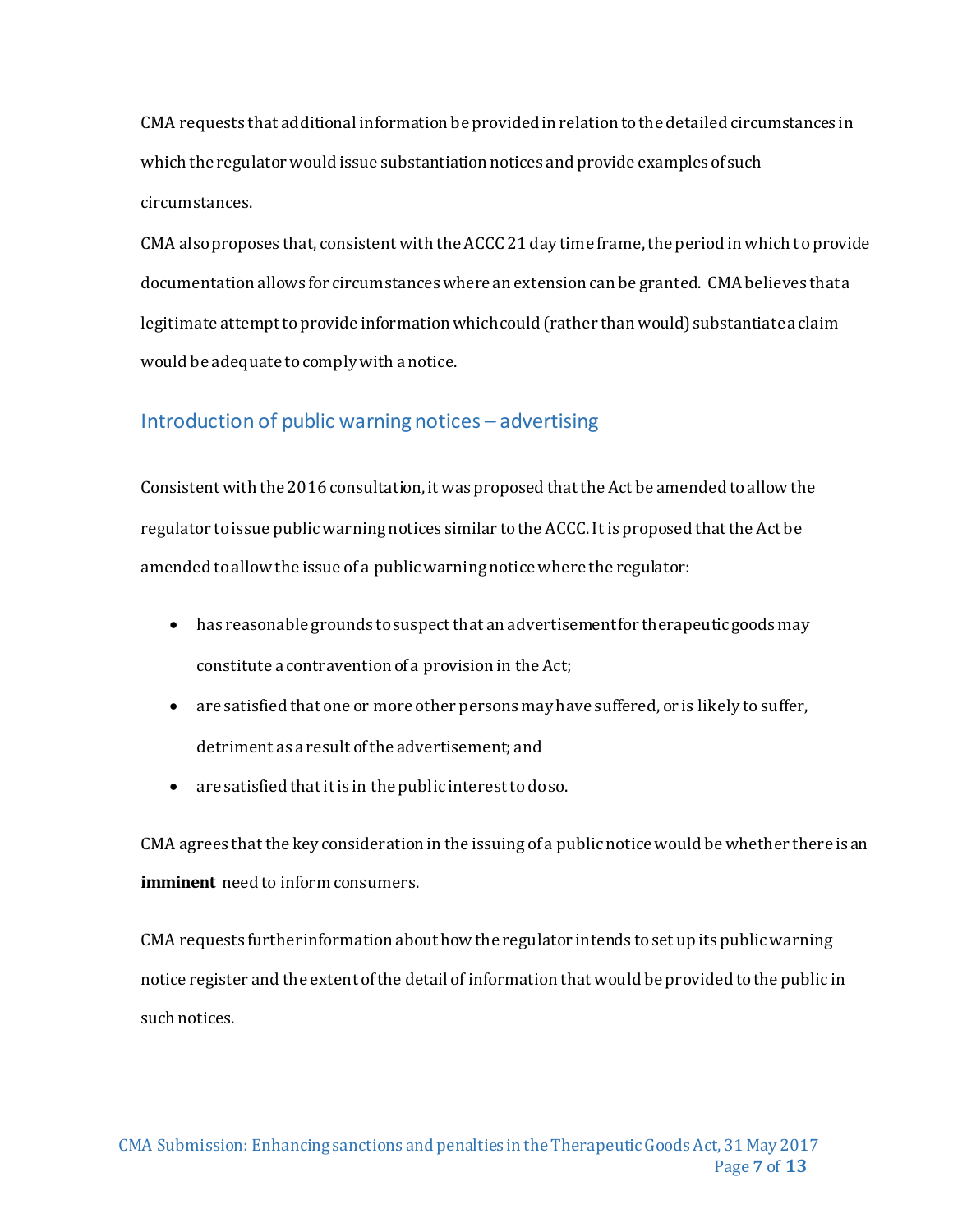#### <span id="page-8-0"></span>Introduction of injunctions

The RPSPA provides for a framework of standard regulatory powers to be exercised by government agencies across the Commonwealth. Its key features include investigative powers and enforcement powers such as civil penalties, infringement notices, enforceable undertakings and injunctions. The Act currently allows for all of these regulatory tools **except for injunctions** and the regulator anticipates that by enlivening the ability to seek an injunction, the reforms will allow serious advertising non-compliance to be addressed in a timely manner.

CMA believes it is in the best interests of industry and consumers for the TGA to have the ability to apply to a court for an interim or permanent injunction to immediately restrain a person from advertising when such advertising poses **serious** risks to public health and safety.

Consistent with the 2016 stakeholder consultation on advertising reforms, the TGA propose that the power to apply for an injunction by introduced by adoption of the powers in the *Regulatory Powers (Standard Provisions) Act 2014* (RPSPA), which would be consistent with other Commonwealth legislation.

The powers allow investigation of suspected contraventions of offences and civil penalty provisions. The investigation powers include powers to search for and seize evidence as well as inspect, examine, measure and test anything on a premises.

In addition, the RPSPA provides for the use of civil penalty provisions, infringement notices and injunctions to enforce regulatory provisions, and the acceptance and enforcement of undertakings relating to non-compliance with provisions.

The proposed amendments to the Act to adopt the provisions of the *Regulatory Powers (Standard Provisions) Act 2014*, will include: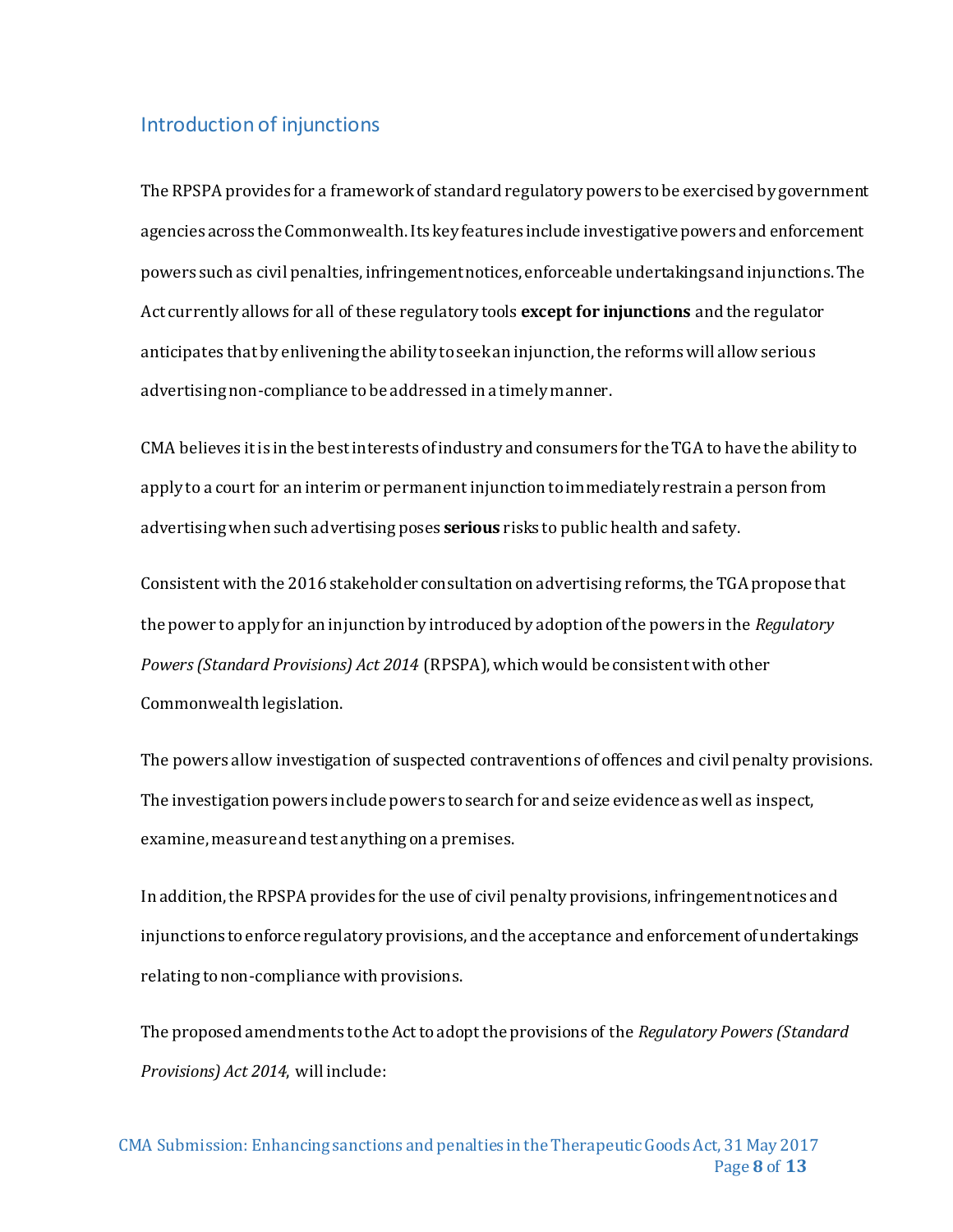- Monitoring;
- Investigation;
- Infringement Notices; and
- Injunctions (new tool, not currently provided for in the Act)

## <span id="page-9-0"></span>Strict liability offencesin the Act

The Government has endorsed the Expert Panel's recommendation to provide for graduated penalties that would allow the regulator to respond to a range of non-compliance – from repeated minor breaches through to serious non-compliance.

As outlined in the consultation document, the current Act requirement for many strict liability offences that the relevant goods, ifused,would likely result in harm or injury to a person requires an [unnecessary] complex assessment of the circumstances where the underlying action is so serious that it is not appropriate to include this additional requirement. Therefore, the TGA propose removing the requirement of the "likelihood of harm or injury to any person" from each strict liability criminal offence in the Act so as to align all strict liability offences with the proposed amendments for strict liability offences in relation to advertising.

That is, the proposed new strict liability offences relating to advertising will not have an element of culpability (likely to result in harm or injury) and as a consequence the proposed amendments will also result in a **substantial reduction** in penalties from 2,000 to 100 penalty units, aligning strict liability offences with many other strict liability offences available to comparable Commonwealth regulators.

CMA supports the intent for reforms to the advertising framework provide for graduated penalties that allow the regulator to respond appropriately to the full range of non-compliance issues - from repeated minor breaches through to serious non-compliance. However, given the breadth of this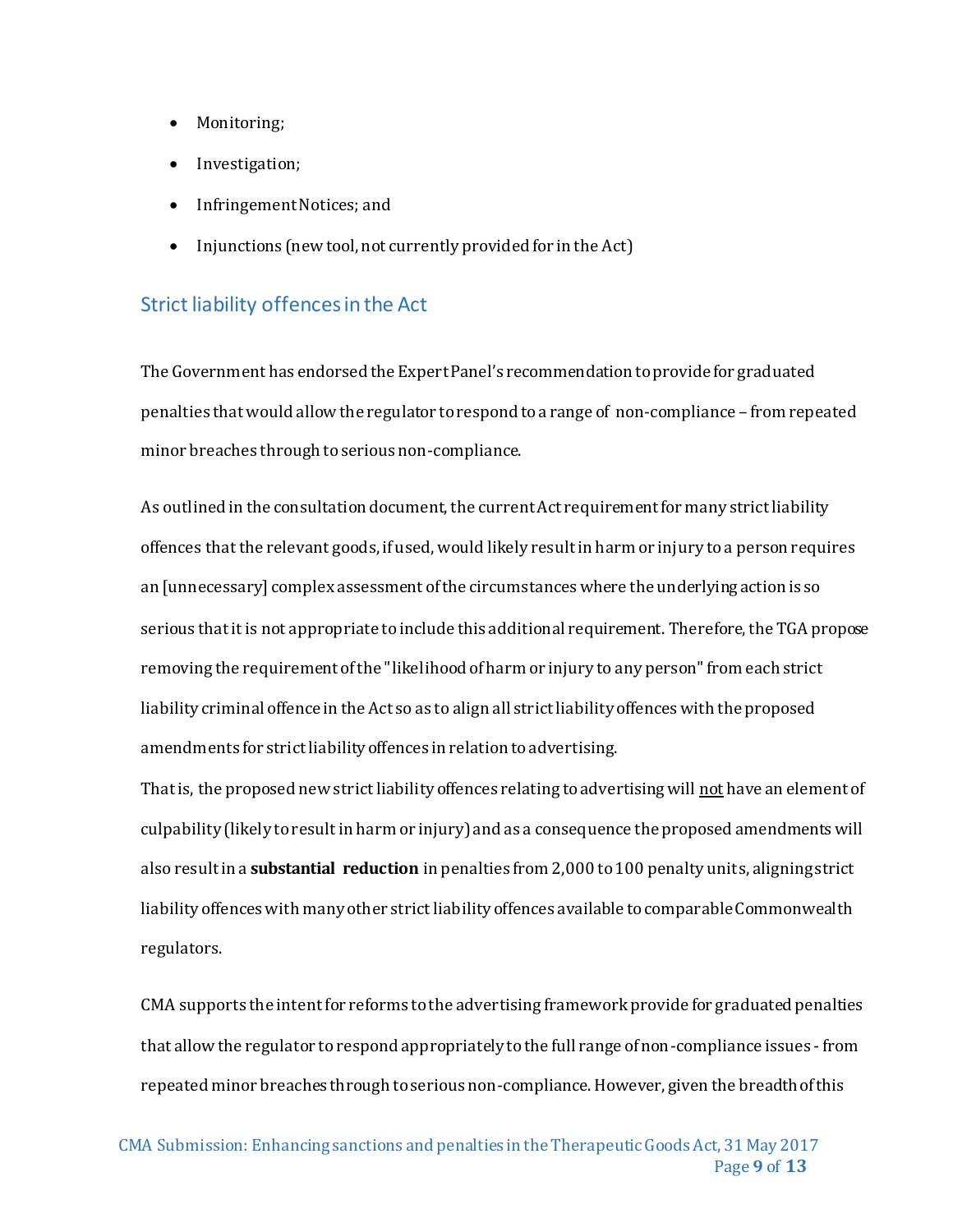change to the Act and the potential implications of the removal of the parameter to prove culpability, we respectfully reserve the right to see further detail of the drafted legislation before commenting further on the impact this may have on our sector.

In addition, CMA suggests that there may be a role for repeat/minor non-compliance breaches of the advertising code to be dealt with more efficiently through a centralisedthird party organisation, as proposed and accepted by recommendation fifty-six, as described below.

#### <span id="page-10-0"></span>Education Program

*Recommendation fifty-eight - The Government accepts that the TGA should develop a formal education program to provide sponsors and advertisers with appropriate information and tools to assist them in understanding their obligations and achieving compliance with advertising requirements. This will be particularly important once the reforms to the advertising regulatory framework are in place (particularly implementation of Recommendation Fifty-Five).*

In supporting a strong education component (rec 55 refers), CMA proposes that a third party provider of voluntary advertising copy advice (referred to as AUS-TAPS/ASBin our 2016 submission) be recognised by the TGA. That is, such services would be available on a voluntary feefor-service basis and where identified through TGA non- compliance activity, industry members would be required to seek the services of copy advice at their own expense to address any deficiencies for a required period of time.

The Advertising Standards Bureau (ASB)is responsible for the administration of the complaint resolution component of the advertising self-regulation system in Australia. The Bureau supports the work of the Advertising Standards Board (Standards Board) and Advertising Claims Board (Claims Board), the bodies established to consider public and competitor complaints respectively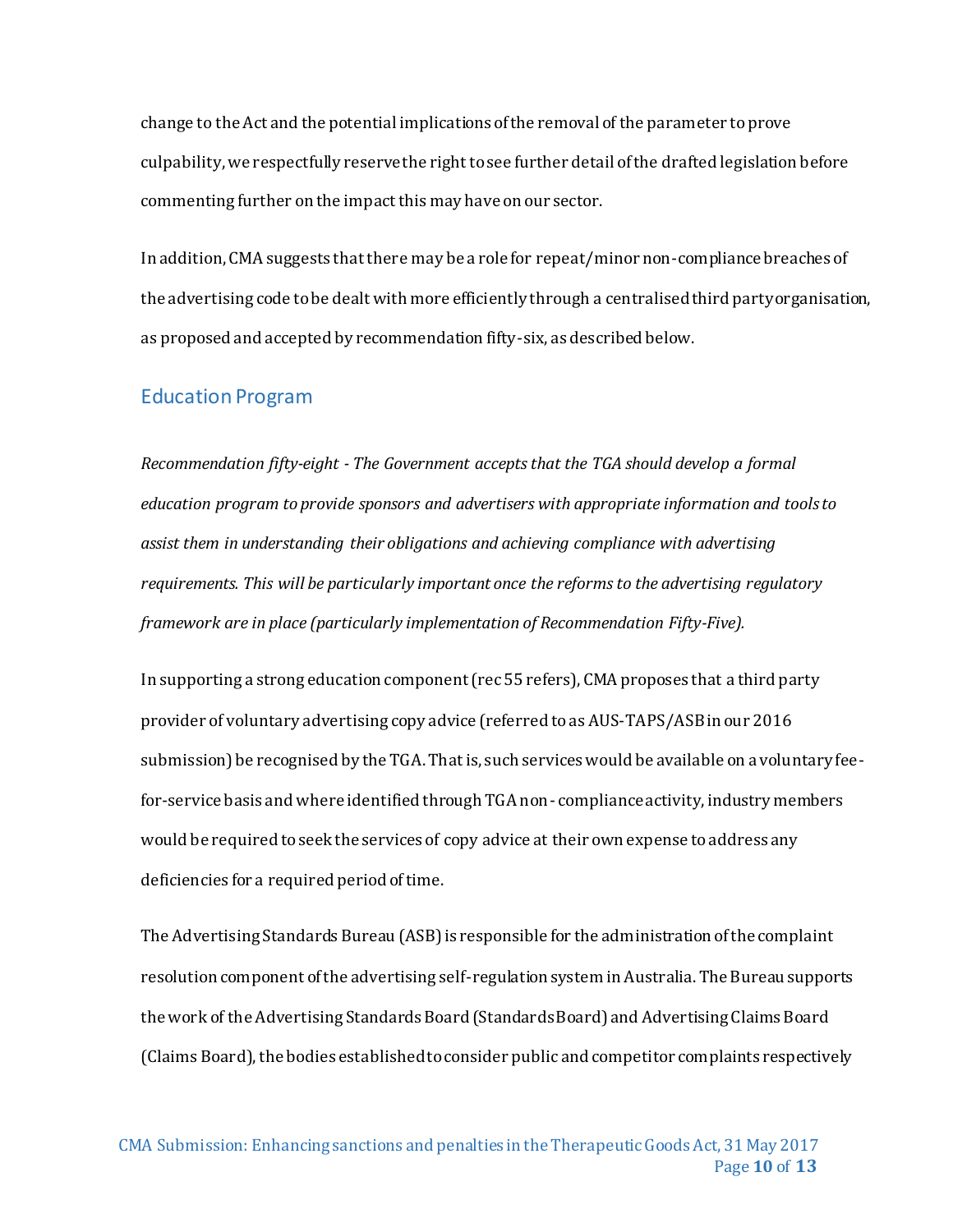about advertising and marketing communications against provisions set out in the relevant advertising codes.

As described in stakeholder responses to the 2016 consultation, CMA believe the ASB would be an appropriate body for the handling of complaints under the design of a new centralised advertising complaints management process. There is an opportunity for the TGA and an organisation such as the ASB to work collaboratively in the handling of complaints related to advertising of therapeutic products and to develop a formal education/accreditation program, with ongoing management the responsibility of the ASB.

It is considered that the Bureau's independent, well-recognised and proven complaint resolution process offers a practical and cost-effective solution to the problems with the current complaints process highlighted over successive reviews, including the recent findings of the Expert Review. Bringing complaints about advertising of therapeutic products within the complaint resolution process managed by the Bureau achieves the goal of a single, central point for complaints (MMDR rec 56 refers) about advertising of therapeutic products, with the advantage that efficient processes and procedures for complaint handling are already in place. A single agency approach to complaints management has the potential to reduce complexity and encourage greater consistency in decisionmaking, benefiting consumers.

CMA supports that the Bureau is best placed to develop and maintain a robust and effective advertising complaints management process for therapeutic product advertising, one that provides confidence for consumers and industry and leverages off the existing model and extensive experience the ASB have in advertising complaint management.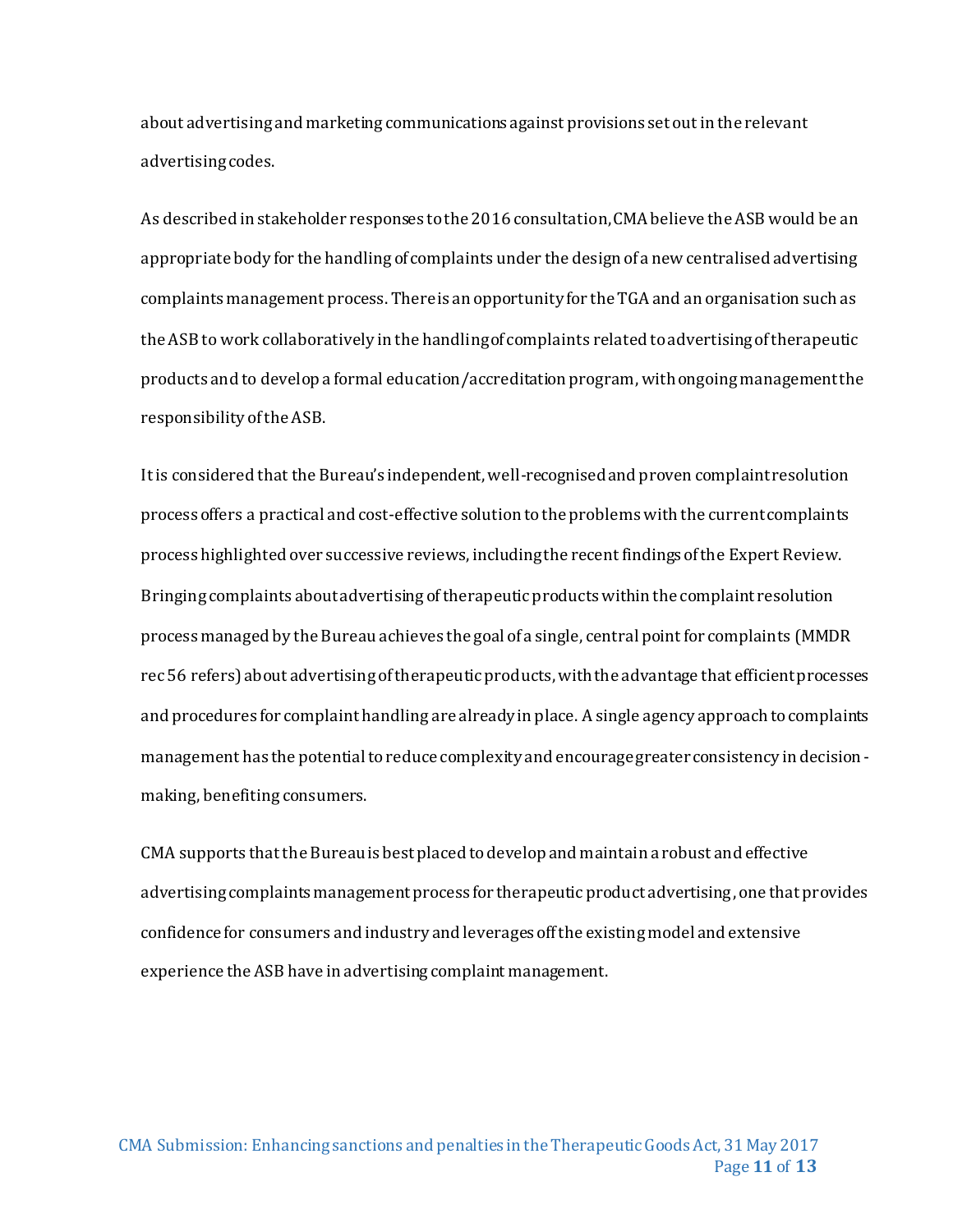#### **Industry education**

Listed complementary medicines are included in the Australian Register of Therapeutic Goods (ARTG)via an electronic application process that is designed for efficient access to market. At the time of listing, the product sponsor must certify that they hold the evidence to support any indications or claims made about their medicine, and that the indications and claims are true, valid and not misleading. However, to become a sponsor one does not necessarily require specialist knowledge about one's legal or regulatory responsibilities.

CMA supports the implementation of an accreditation/licensing scheme for medicine sponsors, as an efficient solution to ensuring that before a sponsor is able to list products on the ARTG they have undertaken a reasonable level of compliance training and will be subject to compliance monitoring. This would further engage industry and assist in the removal of regulatory burden arising from a lack of understanding, whilst providing an additional level of assurance for the protection of consumers.

It is envisioned that such a program would cover and assess a learner's ability to:

- submit product listings on the ARTG;
- source suitable evidence to support indications and prepare it in a manner appropriate for TGA submission;
- determine appropriate indications and claims for a product;
- prepare and review advertising/marketing for a product; and
- provide required label information for a product.

The program could be set up so that at least one company-nominated individual would need to complete the associated assessments to receive a statement of attainment or certificate. Once training was completed, the individual would be given an 'Authority ID' which could be issued